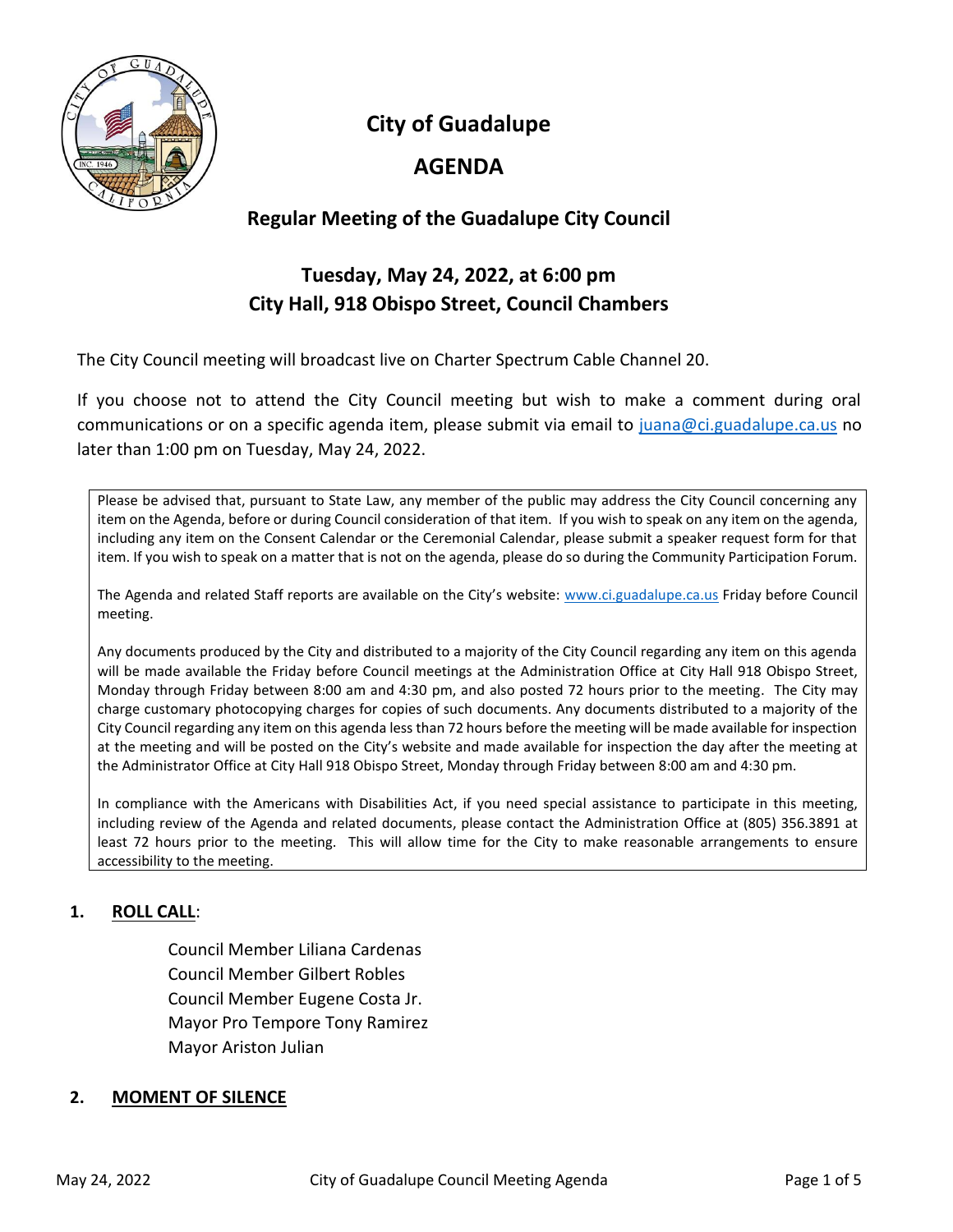## **3. PLEDGE OF ALLEGIANCE**

#### **4. AGENDA REVIEW**

At this time the City Council will review the order of business to be conducted and receive requests for, or make announcements regarding, any change(s) in the order of business.

## **5. COMMUNITY PARTICIPATION FORUM**

Each person will be limited to a discussion of three (3) minutes or as directed by the Mayor. Pursuant to provisions of the Brown Act, no action may be taken on these matters unless they are listed on the agenda, or unless certain emergency or special circumstances exist. City Council may direct staff to investigate and/or schedule certain matters for consideration at a future City Council meeting.

## **6. CONSENT CALENDAR**

The following items are presented for City Council approval without discussion as a single agenda items in order to expedite the meeting. Should a Council Member wish to discuss or disapprove an item, it must be dropped from the blanket motion of approval and considered as a separate item.

- **A.** Waive the reading in full of all Ordinances and Resolutions. Ordinances on the Consent Calendar will be adopted by the same vote cast as the first meeting, unless City Council indicates otherwise.
- **B.** [Approve payment of warrants for the period ending May 18, 2022.](https://ci.guadalupe.ca.us/wp-content/uploads/2022/05/6B-Warrants.pdf)
- **C.** [Approve the Minutes of the City Council Regular Meeting of May 10, 2022, to be ordered](https://ci.guadalupe.ca.us/wp-content/uploads/2022/05/6C-CC-Minutes-5-10-2022.pdf) filed.
- **D.** [Approve the Minutes of the City Council Special Meeting of May 11, 2022, to be ordered](https://ci.guadalupe.ca.us/wp-content/uploads/2022/05/6D-Special-CC-Minutes-05-11-2022.pdf) filed.
- **E.** [Accept the April 2022 Financial Report.](https://ci.guadalupe.ca.us/wp-content/uploads/2022/05/6E-April-2022-Financial-Report.pdf)
- **F.** Adopt Resolution No. 2022-40 filing the Notice of Completion with the County Recorder, and [to approve the five percent retention payment to V. Lopez Jr. and Sons \(V. Lopez\) for the](https://ci.guadalupe.ca.us/wp-content/uploads/2022/05/6F-Notice-of-Completion-2021-Trunk-Main-Improvement-Project.pdf) 2021 Trunk Main Improvement Project.
- **G.** Adopt Resolution No. 2022-41 filing the Notice of Completion with the County Recorder, and [to approve the five percent retention payment to Quincon Inc. for the Le Roy Park and](https://ci.guadalupe.ca.us/wp-content/uploads/2022/05/6G-Notice-of-Completion-Le-Roy-Park-Rehabilitation-Project.pdf) Community Center Rehabilitation Project.
- **H.** Adopt Resolution No. 2022-42 Property Tax Exchange Agreement for 4146 Eleventh Street [Reorganization Annexation with the City of Guadalupe \(LAFCO 22-03\).](https://ci.guadalupe.ca.us/wp-content/uploads/2022/05/6H-Property-Tax-Exchange-Agreement-for-4146-11th-St.-Reorganization-Annexation-with-City-LAFCO-22-03.pdf)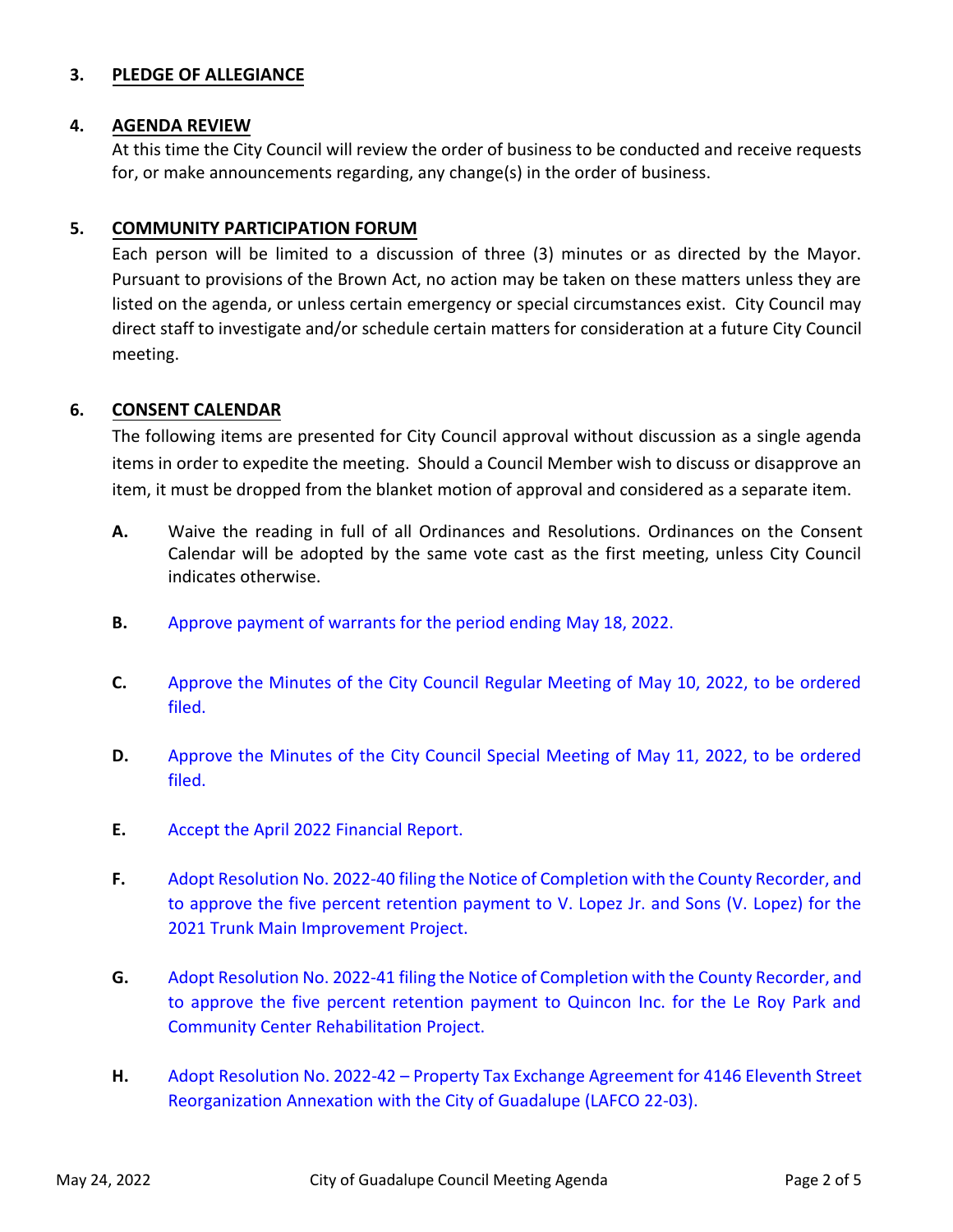#### **I. MONTHLY REPORTS FROM DEPARTMENT HEADS**

- 1. Public Safety Department:
	- a. [Police Department report for April 2022](https://ci.guadalupe.ca.us/wp-content/uploads/2022/05/6I-1a.-Police-Department-report-April-2022.pdf)
	- b. [Fire Department report for April 2022](https://ci.guadalupe.ca.us/wp-content/uploads/2022/05/6I-1b.-Fire-Department-report-April-2022.pdf)
	- c. [Code Compliance report for April 2022](https://ci.guadalupe.ca.us/wp-content/uploads/2022/05/6I-1c.-Code-Compliance-Report-April-2022.pdf)
- 2. City [Treasurer's report for April 2022](https://ci.guadalupe.ca.us/wp-content/uploads/2022/05/6I-2.-City-Treasurers-report-April-2022.pdf)
- 3. [Recreation and Parks report for April 2022](https://ci.guadalupe.ca.us/wp-content/uploads/2022/05/6I-3.-Rec-and-Parks-report-April-2022.pdf)
- **7. CITY ADMINISTRATOR REPORT**: (Information Only)
- **8. DIRECTOR OF PUBLIC SAFETY REPORT**: (Information Only)
- **9. MAYOR'S REPORT- UPDATES**

#### **REGULAR BUSINESS**

**10. [Auditorium Use Application/Agreement.](https://ci.guadalupe.ca.us/wp-content/uploads/2022/05/10.-Auditorium-Use-Application-Agreement.pdf)**

Written report: Hannah Fuentes, Recreation Services Manager Recommendation: That the City Council adopt Resolution No. 2022-32 approving a new Auditorium Use Application/Agreement pursuant to the recommendation of the Recreation and Parks Commission.

**11. [Introduction of Ordinance Adding Chapter 8.14 to the City of Guadalupe Municipal Code to](https://ci.guadalupe.ca.us/wp-content/uploads/2022/05/11-AB-1276.pdf) Implement AB 1276 Single-Use Foodware Accessories and Standard Condiments.**

Written report: Philip F. Sinco, City Attorney

Recommendation: That the City Council conduct the first reading (by title only) and introduce Ordinance No. 2022-501 adding Chapter 8.14 to the City of Guadalupe Municipal Code to implement AB 1276 single-use foodware accessories and standard condiments.

## **12. FUTURE AGENDA ITEMS**

## **13. ANNOUNCEMENTS – COUNCIL ACTIVITY/COMMITTEE REPORTS**

#### **14. ADJOURNMENT TO CLOSED SESSION MEETING**

#### **CLOSED SESSION**

#### **15. CONFERENCE WITH LEGAL COUNSEL—ANTICIPATED LITIGATION**

Significant exposure to litigation pursuant to paragraph (2) of subdivision (d) of Section 54956.9 and subdivision (e)(3): three (3) cases.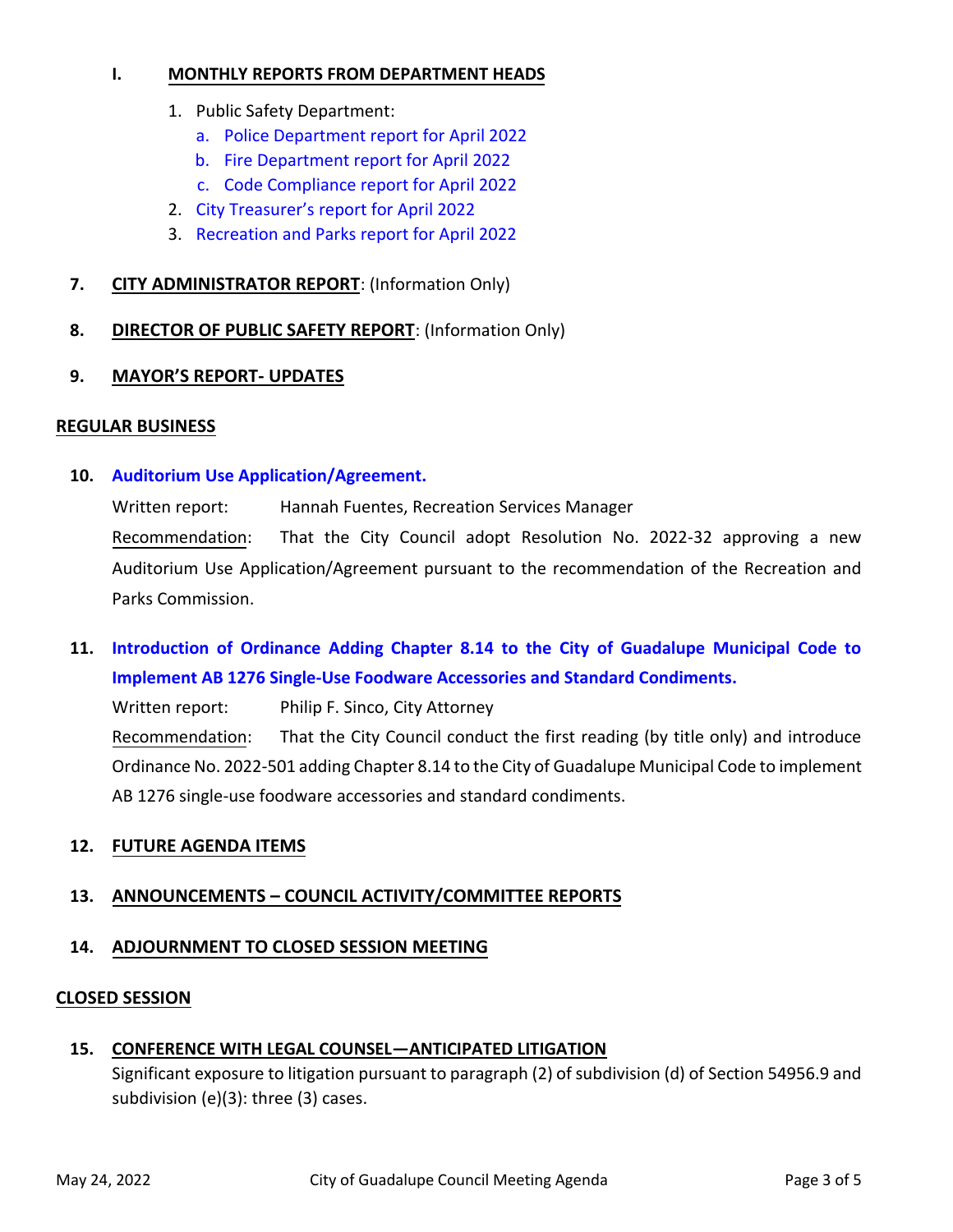#### **16. LIABILITY CLAIMS**

Claimant: Santa Barbara County Flood Control and Water Conservation District Agency claimed against: City of Guadalupe

#### **17. ADJOURNMENT TO OPEN SESSION MEETING**

## **18. CLOSED SESSION ANNOUNCEMENTS**

#### **19. ADJOURNMENT**

I hereby certify under penalty of perjury under the laws of the State of California that the foregoing agenda was posted on the City Hall display case and website not less than 72 hours prior to the meeting. Dated this 20th day of May 2022.

\_\_\_\_\_\_\_\_\_\_\_\_\_\_\_\_\_\_\_\_\_\_\_\_\_\_\_\_\_\_\_\_\_\_\_\_ Todd Bodem

Todd Bodem, City Administrator